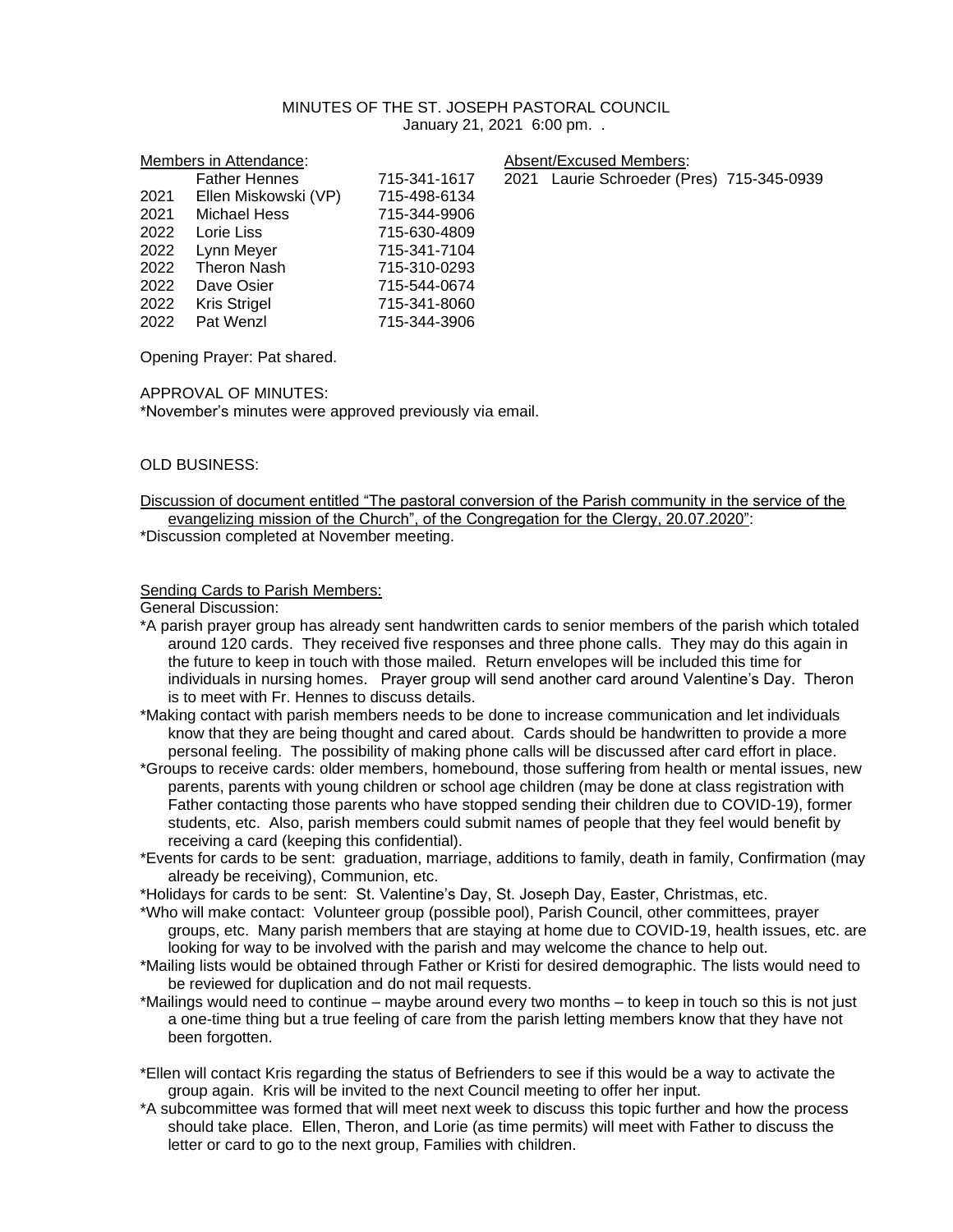Christmas Baskets – families were grateful:

\*Everything went well. Three baskets were distributed.

### Other Old Business:

Discussion took place on the reporting of the Parish Finances by the Finance Council. Parish Council agreed that the Finance Council should continue reporting like they have been.

# NEW BUSINESS

#### Lynn's Committee Report on Mission Statement:

General Discussion:

\*Committee consists of Lynn, Kris, and Pat. They have been doing research to determine how to create a new mission statement for the church and what it should consist of.

- \*Mission development recommends having a number of supporting value statements that help better define what the parish believes in. Once these statements are in place, the parish can then develop their vision and mission statements.
- \*A handout was distributed that provided more information regarding value, vision, and mission statements (with examples). Lynn asked that Council members review and offer any ideas they may have via email.
- \*Members of the Vision Committee that was active a few years ago will be contacted for their input and any recommendations they have from their discussions at that time.
- \*Each parish group will need to determine what part they play in accomplishing the goals of the church.

#### Winterfest Fest – Kevin S. is asking Parish Council for a raffle basket:

\*Lynn brought items to be included is a Salsa Basket. Items included: large Tupperware bowl, strainers, kitchen tools, canning jars, salsa from Cee Dee Acres and Casey's Orchard. Ellen will add a few additional items and submit to Winterfest coordinators.

# Parish Council Spring Elections:

\*This year's retiring Council members are Ellen, Laurie, and Mike. New members will meet with outgoing members to discuss meeting process and ask questions. They will start their term at the beginning of the fiscal year. Nominations/voting forms will be placed in the bulletin this year due to COVID-19. Schedule: Feb/March – start nomination process. Father will contact candidates to see if they are interested in serving on Council. Election will take place in April.

# Other New Business:

- \*With COVID-19 and other obstacles over the past year, Father has been unable to focus on the Footprint Committee. It was agreed that this should be tabled until the new mission statement is developed as well as its supporting value and vision statements. At that point, the Footprint Committee will have better direction as to how the parish needs to move forward in updating campus.
- \*Previously, the diocese had declared 2021 as the Year of St. Joseph. In December, Pope Francis also declared 2021 as the worldwide Year of St. Joseph. Discussion will take place in the future as to how to celebrate this event (separate celebrations?) Father suggested that members read the first half of *Patris Corde* for the next meeting. He will email members the link.
- \*Father has submitted a BEET grant for an inflatable movie screen. More information will be shared once grant approved.

### COMMUNICATIONS/THANKS YOU NOTES:

\*Cards will be taken care of at next meeting (January, February, March).